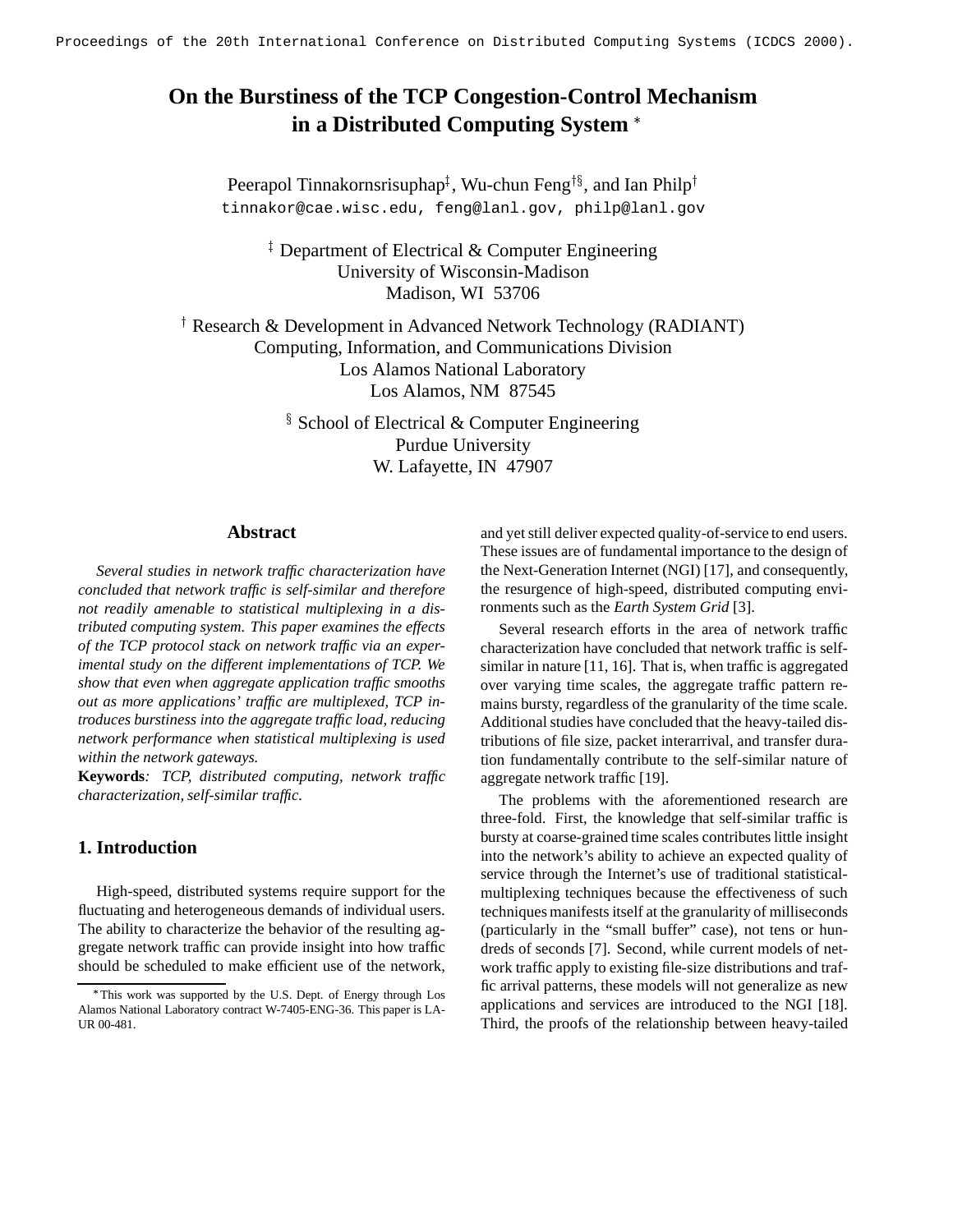distributions and self-similar traffic in [9, 19] ignore the involvement of the TCP congestion-control mechanism. Thus, while the heavy-tailed distributions of file size, packet interarrival, and transfer duration may contribute to selfsimilarity, there are many other factors which have not been investigated thoroughly. Moreover, all the studies thus far have failed to isolate individual aspects of the end-to-end networking path in order to pinpoint the source of selfsimilarity; instead, various aspects have been intermingled and studied simultaneously.

To address some of the above issues, we present an experimental study on the effect of different versions of TCP on the shape as well as the predictability of traffic generated at the application level. We show that the fluctuations in the TCP congestion window size and dependencies between congestion-control decisions made by multiple TCP streams modulate application traffic to be more bursty and reduce network performance when statistical multiplexing is used within the network gateways. The rest of the paper is organized as follows. Section 2 presents additional background information on the different versions of TCP. Section 3 outlines the simulation model used in our experimental study and presents and analyzes the results of the study. Lastly, Section 4 presents our concluding remarks and future work.

### **2. Background**

TCP is a connection-oriented service which guarantees the reliable, in-order delivery of a stream of bytes, hence freeing the application from having to worry about missing or reordered data. It includes a flow-control mechanism which ensures that a sender does not overrun the buffer capacity of the receiver and a congestion-control mechanism which tries to prevent too much data from being injected into the network, thereby causing packet loss within the network. While the size of the flow-control window is static, the size of the congestion window evolves over time, according to the status of the network.

#### **2.1 TCP Congestion Control**

Currently, the most widely-used TCP implementation is TCP Reno [8]. Its congestion-control mechanism consists of two phases: (1) slow start and (2) congestion avoidance. In the slow-start phase, the congestion window grows exponentially (i.e., doubles every time the sender successfully transmits a congestion-window's worth of packets across the network) until a timeout occurs, which implies that a packet has been lost. At this point, a  $CongestionThreshold$  value is set to the halved window size; TCP Reno resets the congestion window size to one and re-enters the slow-start phase, increasing the congestion

window exponentially up to the  $CongestionThreshold$ . When the threshold is reached, TCP Reno then enters its congestion-avoidance phase in which the congestion window is increased by "one packet" every time the sender successfully transmits a congestion-window's worth of packets across the network. When a packet is lost during the congestion-avoidance phase, TCP Reno takes the same actions as when a packet is lost during slow start.

To further enhance performance, TCP Reno also implements fast-retransmit and fast-recovery mechanisms for both the slow-start and congestion-avoidance phases. Rather than timing out while waiting for the acknowledgement (ACK) of a lost packet, if the sender receives three duplicate ACKs (indicating that some packet was lost but later packets were received), the sender immediately retransmits the lost packet (fast retransmit). Because later packets were received, the network congestion is assumed to be less severe than if all packets were lost, and the sender only halves its congestion window and re-enters the congestionavoidance phase (fast recovery) without going through the slow-start phase again.

TCP Vegas [2] introduces a new congestion-control mechanism that tries to prevent congestion rather than react to the congestion after it has occurred. The basic idea is as follows: When the congestion window increases in size, the expected sending rate  $(ER)$  increases as well. However, if the actual sending rate  $(AR)$  stays roughly the same, this implies that there is *not* enough bandwidth available to send at  $ER$ , and therefore, any increase in the size of the congestion window will result in packets filling up the buffer space at the bottleneck gateway. TCP Vegas attempts to detect this phenomenon and avoid congestion at the bottleneck gateway by adjusting the congestion-window size, and hence  $ER$ , as necessary to adapt to the available bandwidth.

To adjust the window size appropriately, TCP Vegas defines two threshold values,  $\alpha$  and  $\beta$ , for the congestionavoidance phase, and a third threshold value,  $\gamma$ , for the transition between the slow-start and congestion-avoidance phases. Conceptually,  $\alpha = 1$  implies that TCP Vegas tries to keep at least one packet from each stream queued in gateway while  $\beta = 3$  keeps at most three packets from each stream queued in the gateway.

If  $RateDiff = ER - AR$ , then when  $RateDiff < \alpha$ , Vegas increases the congestion window linearly during the next RTT; when  $RateDiff > \beta$ , Vegas decreases the congestion window linearly during the next RTT; otherwise, the congestion window remains unchanged. The  $\gamma$  parameter can be viewed as the "initial"  $\beta$  when TCP Vegas enters its congestion-avoidance phase.

To enhance the performance of TCP, Floyd and Jacobson proposed the use of random early detection (RED) gateways [6] to detect incipient congestion. To accomplish this detection, RED gateways maintain an exponentially-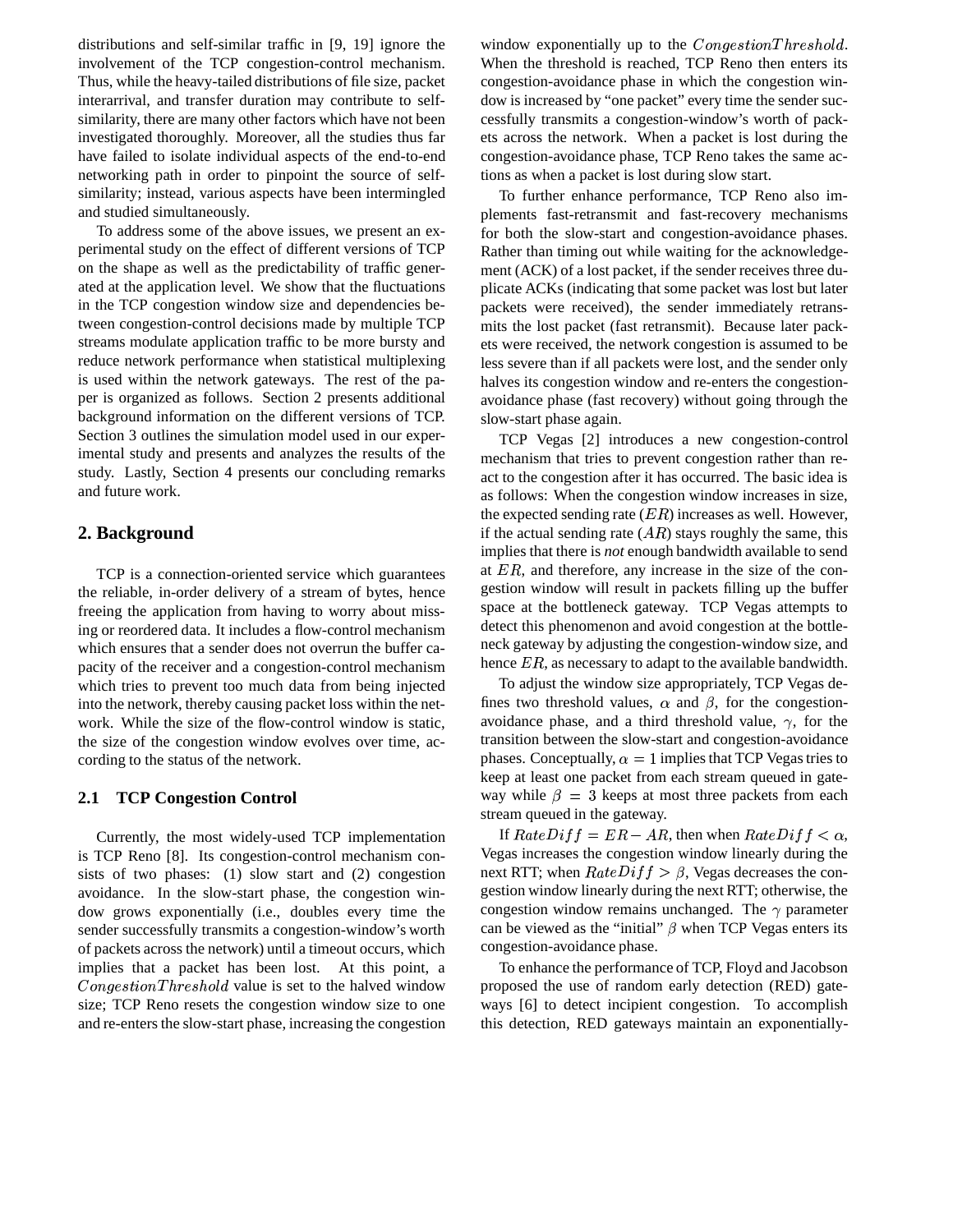weighted, moving average of the queue length. As long as the average queue length stays below the minimum threshold  $(min<sub>th</sub>)$ , all packets are queued, and thus no packets are dropped. When the average queue length exceeds  $min_{th}$ , coeffici packets are dropped with probability  $P$ . And when the average queue length exceeds a maximum threshold  $(max<sub>th</sub>)$ , all arriving packets are dropped.

#### **2.2 TCP Probability & Statistics**

The Central Limit Theorem states that the summation of a large number of finite-mean, finite-variance, independent variables approaches a Gaussian random variable with less variability (or less "spread" or burstiness) than the original distribution(s). So, if each random variable were to represent traffic generated by a particular communication stream, then the sum of a large number of these streams represents aggregate network traffic with less variability, and thus less variation or spread in the required bandwidth, i.e, network traffic is less bursty or more smooth. Such aggregate traffic behavior enables statistical-multiplexing techniques to be very effective over the Internet. Unfortunately, although application-generated traffic streams may have finite means and variances and may be independent, TCP can modulate these streams in such a way that they are no longer independent, for example. Hence, the thrust of this paper is to examine how TCP modulates application-generated traffic and how it affects the statistical-multiplexing techniques currently being used in the Internet as well as distributed computing systems.

To measure the burstiness of aggregate TCP traffic, we use the *coefficient of variation (c.o.v.)* — the ratio of the standard deviation to the mean of the observed number of packets arriving at a gateway in each round-trip propagation delay. The c.o.v. gives a normalized value for the "spread" of a distribution and allows for the comparison of "spreads" over a varying number of communication streams.

Rather than use the Hurst parameter from self-similar modeling as is done in many studies of network traffic [11, 14, 15, 16, 19], we use c.o.v. because it better reflects the burstiness of the incoming traffic, and consequently, the effectiveness of statistical multiplexing over the Internet [4]. If the c.o.v. is small, the amount of traffic coming into the gateway in each RTT will concentrate mostly around the mean, and therefore will yield better performance via statistical multiplexing.

# **3. Simulation Study**

The goal of this simulation study is to understand the dynamics of how TCP modulates application-generated traffic. While this issue has been largely ignored in the selfsimilar literature [11, 14, 15, 16, 19], we intend to isolate and understand the TCP modulation so that we may be better able to schedule network resources. Understanding how TCP modulates traffic can have a profound impact on the coefficient of variation (c.o.v.), and hence, throughput and packet loss percentage of network traffic. This, in turn, directly affects the performance of distributed computing systems such as the *Earth System Grid* [3].

#### **3.1 Network Model**

To characterize the TCP modulation of traffic, we first generate application traffic according to a known distribution. We then compare the c.o.v. of this distribution to the c.o.v. of the traffic transmitted by TCP. We can then determine whether TCP modulates the traffic, and if it does, how it affects the shape (burstiness) of the traffic, and hence, the performance of the network.

Consider a client-server network with one server and M clients. Each client is linked to a common gateway with a full-duplex link with bandwidth  $\mu_c$  and delay  $\tau_c$ . A bottleneck full-duplex link of bandwidth  $\mu_s$  and delay  $\tau_s$  connects the gateway to the server. Each client generates Poisson traffic, i.e., single packets are submitted to the TCP stack with exponentially distributed interpacket arrival times with mean  $1/\lambda$ . All the clients attempt to send the generated packets to the server through the common gateway and bottleneck link. The configuration is shown in Figure 1.



**Figure 1. Network Model**

In our *ns* [13] simulations, we vary the total traffic load offered by varying the number of clients  $M$ . We use UDP, TCP Reno (with delay acknowledgments both on and off), and TCP Vegas as the transport-layer protocols. We also test the effects of two queueing disciplines in the gateway, FIFO (First-In, First-Out) and RED, to see whether the queueing discipline has any effect on the burstiness generated by the TCP protocol stack. We calculate the c.o.v. of the aggregate traffic generated by the clients, based on the known distribution each client uses to generate its traffic, and compare it to the measured c.o.v. of the aggregate TCP modulated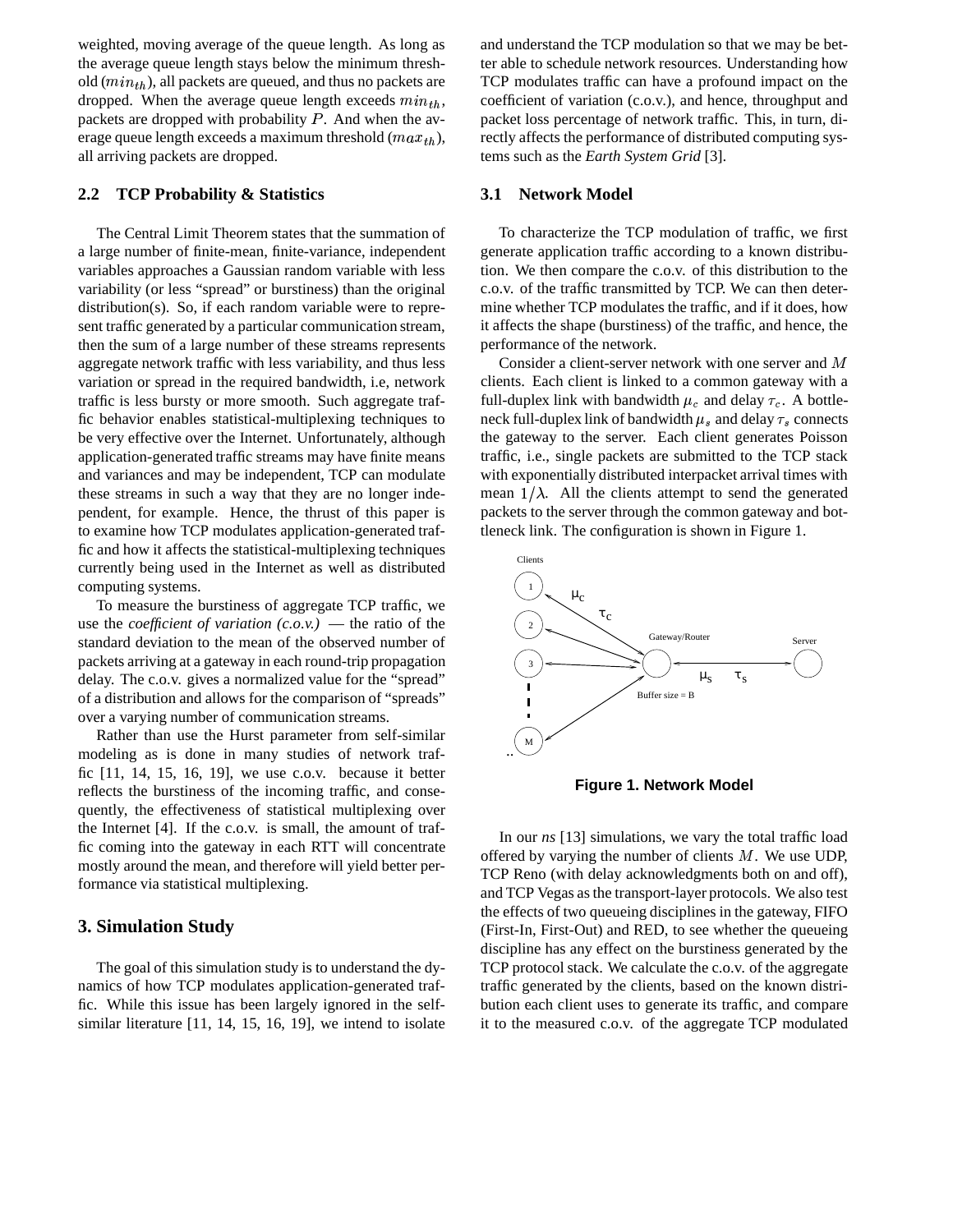traffic as it arrives at the gateway. The parameters used in the simulation are shown in Table 1.

| Parameters                                        | Value           |
|---------------------------------------------------|-----------------|
| client link bandwidth $(\mu_c)$                   | 10 Mbps         |
| client link delay $(\tau_c)$                      | $25 \text{ ms}$ |
| bottleneck link bandwidth $(\mu_s)$               | 50 Mbps         |
| bottleneck link delay $(\tau_s)$                  | $25 \text{ ms}$ |
| TCP max advertised window                         | 20 packets      |
| gateway buffer size $(B)$                         | 50 packets      |
| packet size                                       | 1500 bytes      |
| average packet intergeneration time $(1/\lambda)$ | $0.01$ s        |
| total test time                                   | 200 s           |
| TCP Vegas/ $\alpha$                               | 1               |
| TCP Vegas/ $\beta$                                | 3               |
| TCP Vegas/ $\gamma$                               | 1               |
| $RED min_{th}$                                    | 10 packets      |
| $RED \, max_{th}$                                 | 40 packets      |

**Table 1. Simulation Parameters.**

#### **3.2 TCP Reno vs. Vegas**

Here we examine how TCP modulates applicationgenerated traffic when all the clients are running the same implementation of TCP.

Since the traffic generated by the application layers is Poisson, the c.o.v. of the number of packets received during one RTT for the unmodulated aggregate traffic is  $1/\sqrt{(\lambda \tau)}n$  where *n* is the number of clients aggregated and  $\tau = RTT = 2(\tau_c + \tau_s)$ . Thus, the traffic generated from the application layer becomes smoother as the number of sources increases.

Figure 2 shows that UDP does not adversely modulate traffic because the c.o.v. of aggregated UDP traffic is very close to that of the aggregated Poisson process. This result is not surprising since UDP transmits packets received from the application layer to the network without any flow/congestion control. For TCP, we divide the results into three cases.

- 1. Uncongested: the amount of traffic generated is much lower than the available bandwidth, i.e., the number of clients is less than 10.
- 2. Moderately congested: the amount of traffic generated causes some, but not severe, congestion, i.e., the number of clients is between 10 and 38.
- 3. Heavily congested: the amount of traffic generated is higher than what the network can handle, i.e., the number of clients is greater than 38.



**Figure 2. Coefficient of Variation of the Aggregated TCP Traffic.**



**Figure 3. Throughput of the Aggregated TCP Traffic.**



**Figure 4. Packet Loss Percentage of the Aggregated TCP Traffic.**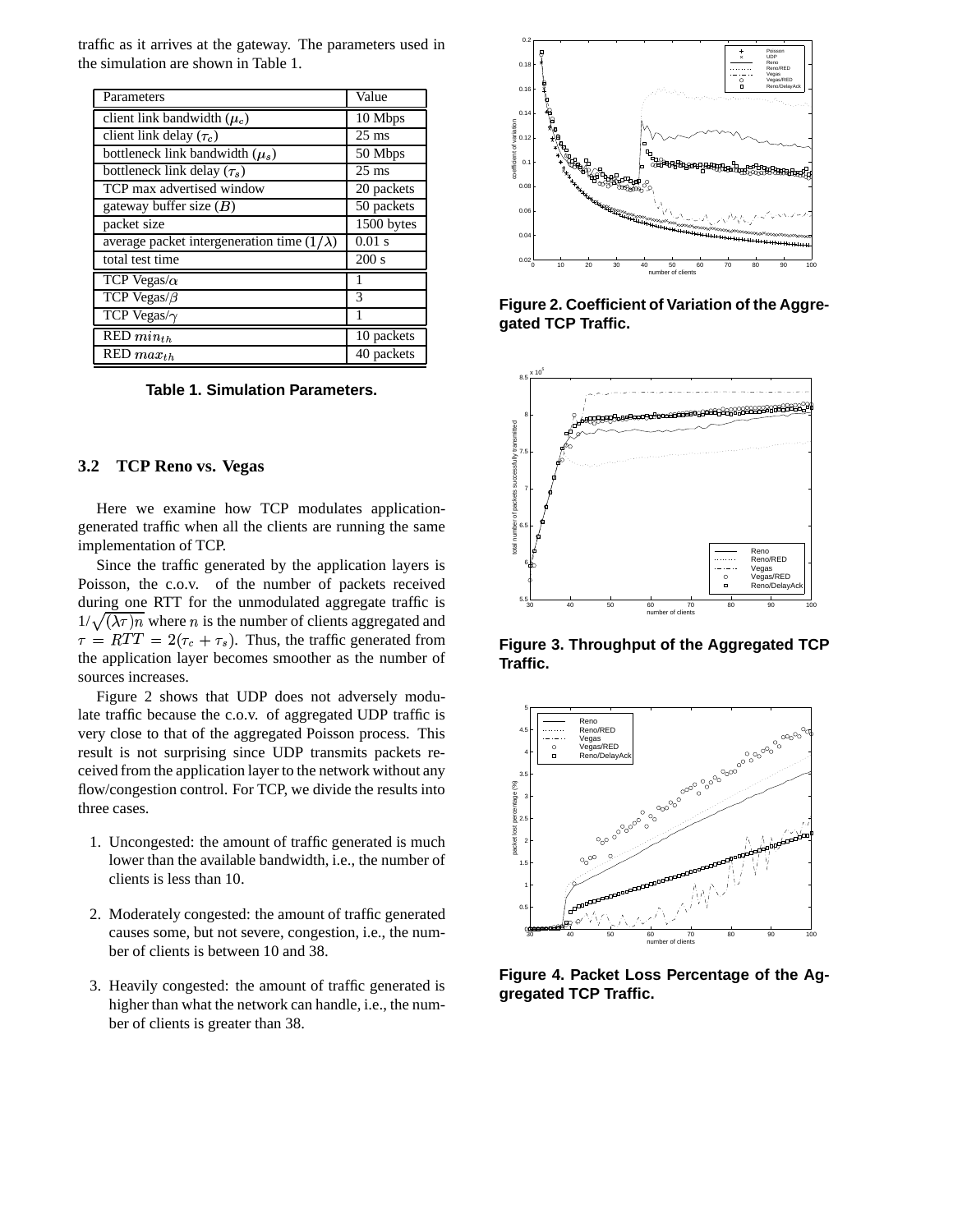In the uncongested case, the traffic entering the gateway is very similar to the traffic that the clients generate. This result is due to the absence of congestion in the network, i.e., the congestion-control mechanism has not activated to control or modulate the application-generated traffic.

When the clients generate a moderate amount of traffic, and hence introduce intermittent congestion, the TCP congestion-control mechanism begins to modulate the application-generated traffic. We can see this effect in Figure 2 as the number of client connections varies from 10 to 38 — the TCP c.o.v. numbers are up to 50% higher than the aggregated Poisson, and hence indicate that the congestion-control mechanisms of TCP noticeably modulate traffic when the network is moderately congested; that is, TCP induces burstiness into the aggregate traffic stream. Because the network only experiences intermittent congestion, this induced burstiness is not strong enough to adversely impact throughput and packet loss, as shown in Figures 3 and 4. (Note: The number of clients starts at 30 for these figures because the different TCP implementations exhibit nearly identical behavior for less than 30 clients.)

Under heavy congestion, the c.o.v. increases sharply for all TCP implementations except TCP Vegas. The TCP Reno and TCP Reno/RED c.o.v. numbers are over 140% and 200% larger than the aggregated Poisson numbers, respectively. This result indicates that TCP Reno and TCP Reno/RED significantly modulate applicationgenerated traffic (Poisson traffic) to be much more bursty. And unfortunately, this modulation is adverse enough to impact the throughput and packet loss percentage of TCP Reno and TCP Reno/RED, as shown in Figures 3 and 4. This leads us to believe that these TCP Reno implementations introduce a high level of dependency between the congestion-control mechanisms of each of the TCP streams.

#### **3.2.1 Analysis of TCP Reno**

Figure 5 exhibits a snapshot of TCP Reno's congestion window for three of the 20 client streams (clients 1, 10, and 20) in the uncongested case. Interestingly, nearly all the packet losses occur during slow start. While this phenomenon may initially seem surprising, it can be explained as follows: The application generates traffic *independently* of the congestion window. So, when the congestion window is small, the application layer generates "too much" traffic for the congestion window. Consequently, the TCP send buffers accumulate a lot of data waiting to be transmitted. Since the congestion window grows exponentially during TCP slow start, the likelihood is quite high that a full congestion window's worth of data is transmitted when an acknowledgement is received. For example, having only three of the 20 streams generate bursts of 17 packets each, as implied by Figure 5, can cause packet loss, and thus congestion, since the buffer



**Figure 5. Evolution of TCP Reno's Congestion Window (# clients = 20).**



**Figure 6. Evolution of TCP Reno's Congestion Window (# clients = 30).**



**Figure 7. Evolution of TCP Reno's Congestion Window (# clients = 38).**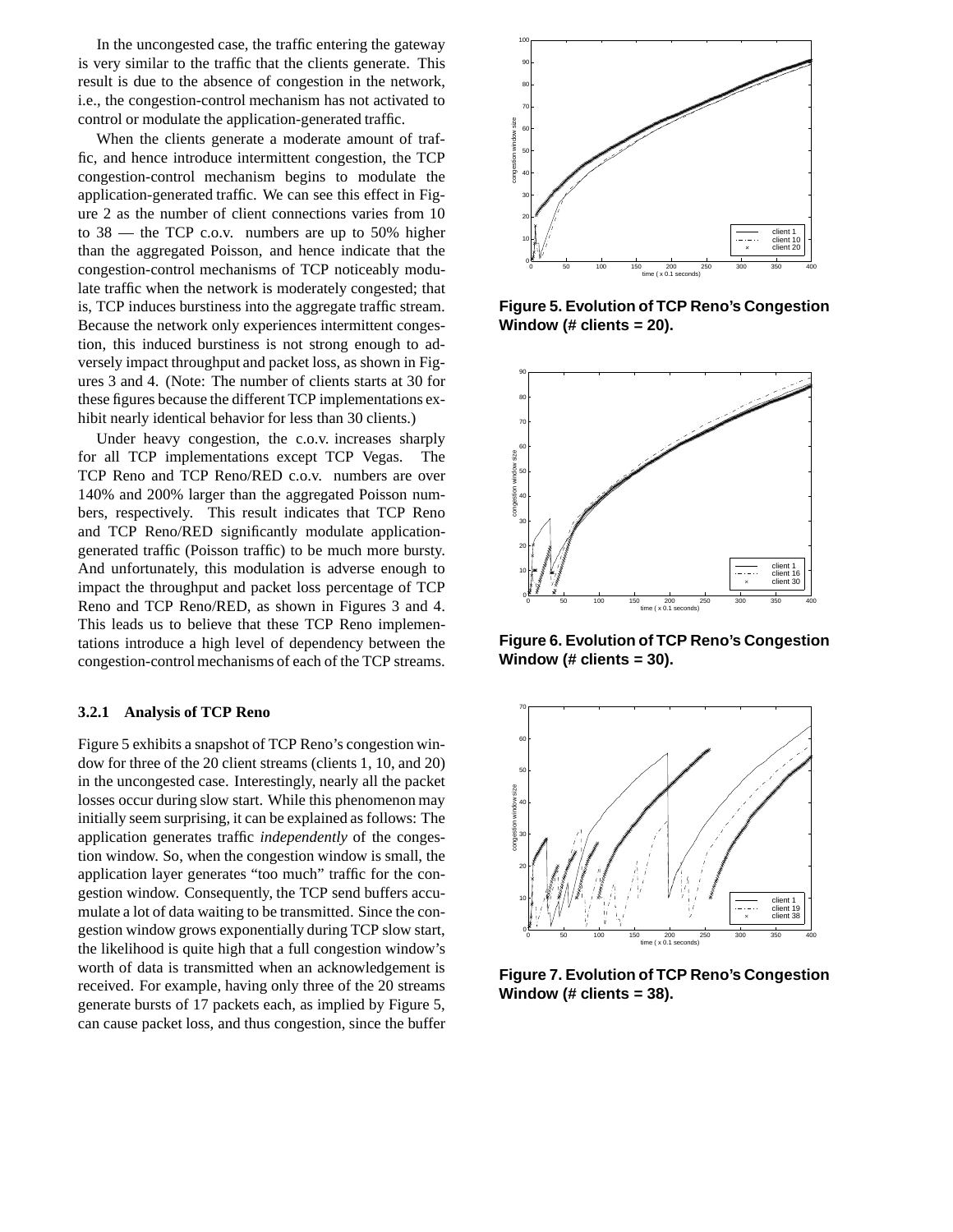

**Figure 8. Evolution of TCP Reno's Congestion Window (# clients = 39).**

size at the gateway is 50 packets.

As the load increases to 30 clients (see Figure 6), congestion occurs even earlier during slow start due to the same reasoning used in the 20-client test. In addition, congestion also occurs at 40 time units (each time unit  $= 0.1$  second), where the congestion window size decreases *simultaneously* for all three of the client streams shown before stabilizing into a steady linear increase.

The ability to "stabilize" into a steady-state linear increase reaches a crossover point between 38 and 39 clients. As more clients are added (up to and including 38 clients), the longer it takes for the congestion window to reach its steady-state linear increase. In the case of 38 clients, as shown in Figure 7, the congestion window sizes stabilize after 250 time units. However, Figure 8 shows that with 39 clients, the congestion window sizes never stabilize as there are just enough packets being generated to consistently (rather than intermittently) cause congestion in the steady state.

Figures 6 through 8 also indicate that as the traffic load increases so does the likelihood that decreases in the congestion window size are synchronized, either by timeout or fast retransmit. Unfortunately, this synchronization induces wild fluctuations in the aggregate congestion window size, and consequently, queue lengths and packet loss. It is this behavior which causes the c.o.v. to increase sharply at 39 clients, as illustrated in Figure 2. As the number of streams increases to 60, the synchronization is even more pronounced because the network is so congested that most of the TCP streams are making the same congestioncontrol decisions simultaneously. Thus, the congestioncontrol mechanism in TCP Reno introduces a high level of dependency between TCP streams, as shown in the zoomed time snapshot of Figure 9.



**Figure 9. Evolution of TCP Reno's Congestion Window (# clients = 60).**

#### **3.2.2 Analysis of TCP Vegas**

TCP Vegas takes a more conservative approach to congestion control than TCP Reno. Rather than allowing every TCP stream to continually try to get as much bandwidth as possible, i.e., a "greedy" linear increase until a packet loss occurs, as is done in TCP Reno, TCP Vegas shares available bandwidth among all TCP connections by performing a linear increase when there is "too little" traffic in the network, i.e., less than  $\alpha$  packets are queued per stream, and a linear decrease when there is "too much" traffic in the network, i.e., greater than  $\beta$  packets are queued per stream. Using this approach, each client's TCP Vegas congestion window stays close to its "optimal" value. Therefore, the traffic transmitted from each client is modulated nearly equally each RTT (when the congestion window is near its "optimal" value). The subsequent decrease in the packet-loss percentage also decreases the dependency between the TCP Vegas streams, and therefore contributes to the significantly lower c.o.v.

In addition to the significantly lower c.o.v., Figures 10 through 12 demonstrate that TCP Vegas shares available bandwidth more fairly than TCP Reno. This substantiates the work done by [1, 12]. Moreover, TCP Vegas requires much less buffer space in the gateway to avoid congestion as TCP Vegas tries to keep number of buffered packets from each individual stream between  $\alpha$  and  $\beta$ .

#### **3.2.3 Analysis of RED Gateways**

While RED gateways were introduced as a way to enhance TCP performance in Reno as well as Vegas, our results show that such gateways increase TCP modulation and actually hurt TCP performance, which consequently affects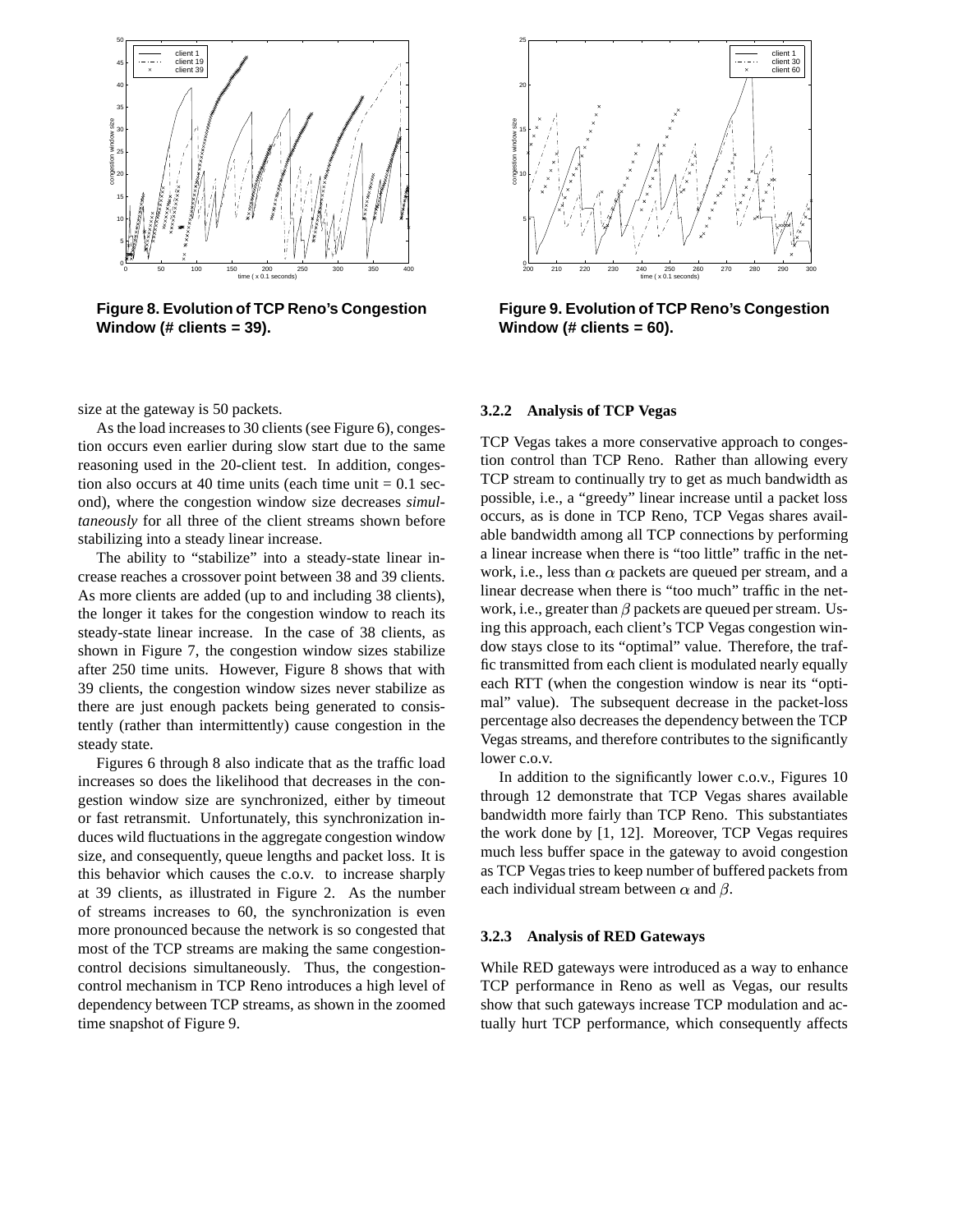

**Figure 10. Evolution of TCP Vegas's Congestion Window (# clients = 20).**



**Figure 11. Evolution of TCP Vegas's Congestion Window (# clients = 30).**



**Figure 12. Evolution of TCP Vegas's Congestion Window (# clients = 60).**



**Figure 13. Ratio of Timeouts to Duplicate ACKs.**

the network performance in distributed computing systems. This conclusion is also drawn by [5] although for different reasons.

Using the  $min_{th}$  and  $max_{th}$  parameters, a RED gateway makes the buffer in the gateway appear smaller to the TCP connections. TCP Reno, whose performance varies significantly with respect to the gateway buffer size [10], suffers severely because its buffer requirements can very quickly become large as each stream is attempting to greedily increase its congestion window size. On the other hand, TCP Vegas requires a minimal amount of buffer space per connection and produces smoother traffic than TCP Reno in the presence of a RED gateway, resulting in a better-performing TCP and thus confirming the research findings in [12].

Unfortunately, TCP implementations with RED gateways perform significantly worse than their "plain" counterparts with respect to c.o.v. and throughput (see Figures 2 and 3) because TCP with RED gateways adversely modulate application-generated traffic in such a way as to reduce the effectiveness of statistical multiplexing in the network. Figures 2 and 3 illustrate that Vegas outperforms its Vegas/RED counterpart with respect to c.o.v. and throughput and that Reno outperforms its Reno/RED counterpart.

Interestingly, however, Figure 4 shows that Vegas/RED not only produces higher packet-loss percentage than Vegas, but it also is higher than either Reno implementation. This behavior can be explained by an analysis of the TCP Vegas and Reno algorithms. In our Vegas experiments, the  $\alpha$  and  $\beta$  parameters are set to the commonly used values of 1 and 3, respectively, and thus each Vegas stream attempts to keep at least one and at most three packets queued in the gateway. As a result, when the gateway becomes more heavily congested around 40 streams, the aggregate number of packets that Vegas tries to keep queued in the gateway is